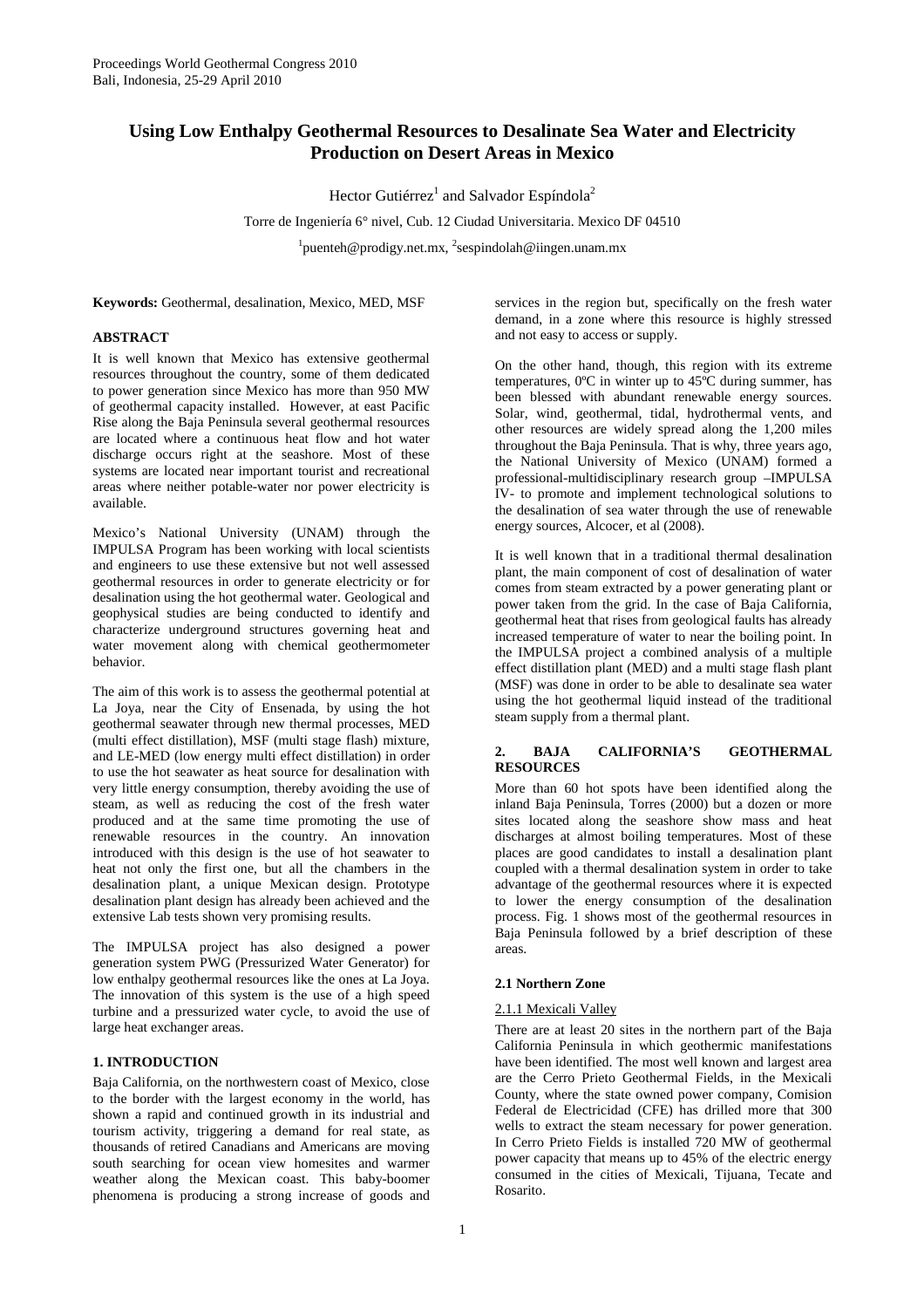#### Gutiérrez and Espíndola

A few kilometers from Cerro Prieto there have been at least identified five geothermal sites; all associated with the Pullapart system between the Imperial and Cerro Prieto faults. However, in none of them has successful temperature been obtained to be able to use them for power generation. For example, the Tulecheck Field, where temperatures of 165ºC have been registered, or in the Airport field at 112ºC or in Guadalupe Victoria up to 230ºC, in a well 3,100m deep.

In the western part of the Cucapah Mountains there is a large plain, Laguna Salada (Salted Lagoon) where multiple geothermal and geophysical soundings have been made and three deep exploratory wells were drilled. However, the maximum temperature reported in one of them was only 101ºC. To the south of this plain, are reportedly agricultural wells with estimated temperatures up to 230ºC.



## **Figure 1: Baja California Geothermal Resources**

## 2.1.2 Ensenada

In the western part of the Baja California Peninsula, south of the city of Ensenada, several geothermal sites have been identified, Alvarez (1993), springs appearing, hot soil, steam escaping, wells and hot norias, where geothermal potential has been identified from direct measurements of natural discharges and in the wells of the area, particularly in the Maneadero Valley, Punta Banda, Santo Tomas and San Carlos, all associated with the occurrence of Agua Blanca Fault, one of the regional structures predominately oriented NW 48º.

Given that the zone described has been changed into a tourist development, the major part of the usage of thermal water is utilized directly for use in the tourist areas along the coast of the Maneadero Valley. There are various beaches where at low tide you can see hot springs nearly at boiling temperatures that have been measured on the surface, encouraging studies of these sites in order to start projects of desalination of seawater through the use of thermal energy.

#### 2.1.3 Punta Banda-Maneadero

This area is characterized by the intense hydrothermal activity, submarine as well as on the shore of the coast, intense emanations of steam and hot water in the sea bed have recorded temperatures of 102°C to 110°C at a depth of 30 meters, as well as at different tourist camps along the coast where some norias have been dug that provide temperatures of 45ºC to 98ºC just at depths of 1.5 meters and in wells dug in the area. The most distinctive sites here are La Joya, Agua Caliente and La Bufadora.

#### 2.1.4 Ejido Uruapan

In this area there are a group of hot springs located on the margins of the arroyo that drops into the Cañon de la Grulla, located some 3 km NE of the Agua Blanca Fault. One slope of this spring has been measured at from 250 liters per minute with temperatures of 50ºC to 65ºC. This water is used by the residents of the Ejido as thermal baths and laundries, and they have built pools and pits for the purpose.

# 2.1.5 Santo Tomas-Ajusco

Along the length of the Santo Tomas Valley and Canyon, some thermal springs have been identified during the rainy seasons. There are reports of springs with temperatures of about 47ºC and in one of this thermal norias measured temperatures of 176ºC have been obtained..

# 2.1.6 San Carlos-Ensenada

To the NE of the Maneadero Valley, in the San Carlos Canyon several hot springs have been reported with temperatures of 47ºC to 50ºC. Even at the City of Ensenada there are springs and norias that have been used for years in the public baths named Acapulco, Lourdes and La Providencia.

In the Gulf of California or Sea of Cortez, is the volcanic providence of Puertecitos, where recent tectonic activity and the volcanic and rock activity of the zone have given rise to various thermal springs along the coast (Figure 1). This extreme desert zone in the north of the peninsula of Baja California has been converted into an important tourist area, where there are several areas along the coast in the upper part of the gulf, the majority of which are aimed at recreation and fishing. The main sites are:

# 2.1.7 San Felipe-Punta Estrella

In the port of San Felipe, around the Machorro Hill area, there are various manifestations of thermal activity along the coastline, where there is at least one spring with 50ºC and a noria where a temperature of 30ºC has been found at a depth of only 2m. At this site, apart from the thermal resources, there have been several studies done for the feasibility of installing a solar power plant, owing to the high degree of irridescence in the area, for which many residents of the area have solar panels for energy in their houses. 25 kilometers to the south of San Felipe, in Punta Estrella, there is a thermal spring that has given readings of 33ºC.

# 2.1.8 Puertecitos-El Coloradito

The geothermic area of Puertecitos is located on the east coast of the Baja California Peninsula, 76 km south of the port of San Felipe. This area is considered as a place of geothermic interest owing to the presence of recent volcanic action in surrounding areas and the existence of springs in the inhabited areas along the coast as well, registering temperatures in the range of 55ºC to 77ºC. An exploratory well has been drilled on this site but only got to a depth of 375m when they started to have problems drilling. The maximum temperature registered there was 44ºC. To the north of Puertecitos, on the coast and some 30km inland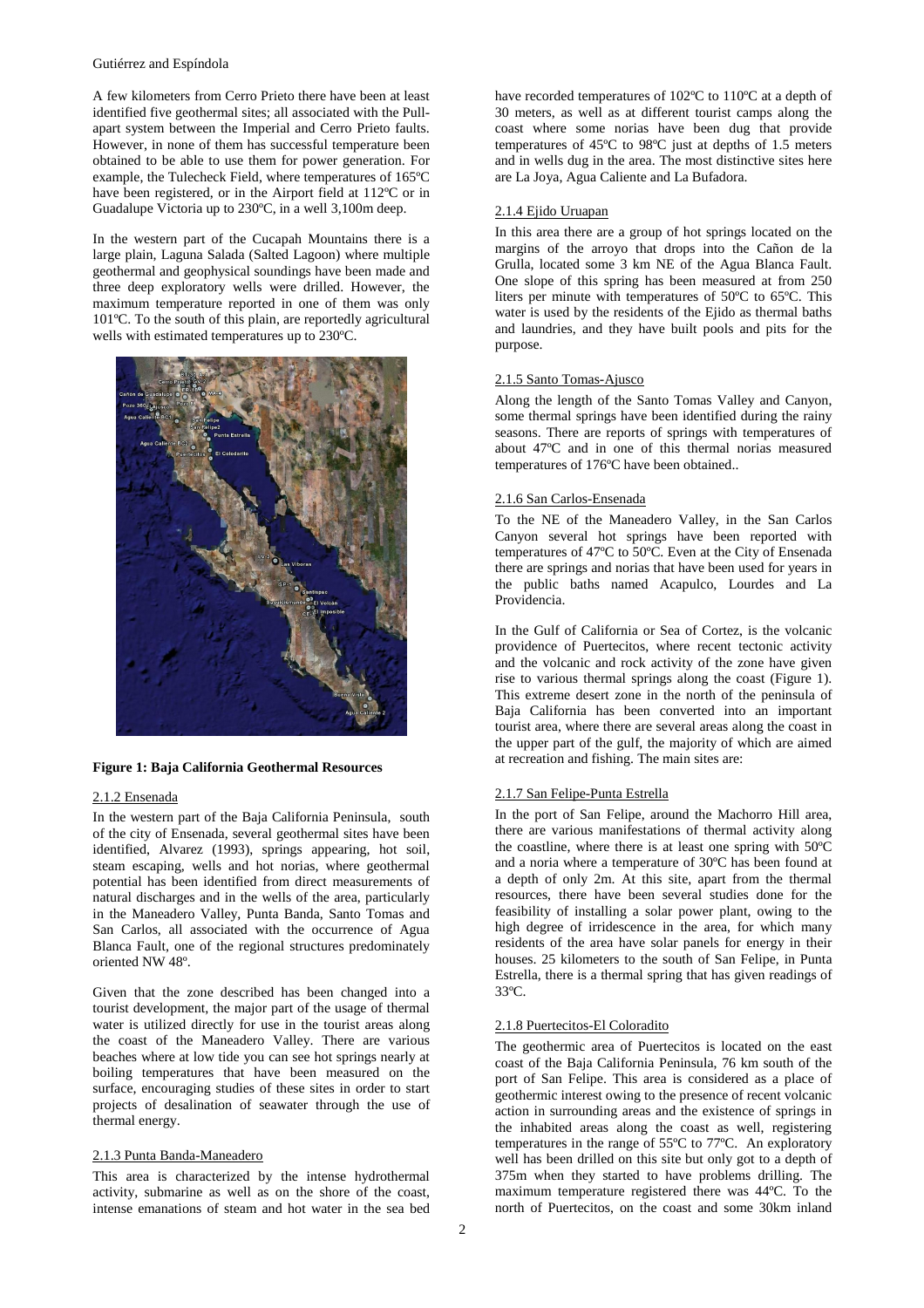there is a hydrothermal manifestation in an area known as Coloradito, where abundant hydrothermal alteration has been observed in the outlying rocks around a spring where 56ºC has been registered.

# **2.2 Central Zone of the Peninsula**

### 2.2.1 Tres Virgenes

This geothermic area is located some 33 miles northeast of Santa Rosalia, Baja California Sur (BCS), in a large area remarkable for the hydrothermal activity in the middle of the region of the Tres Virgenes, as the three main volcanoes are known, La Virgin, el Azufre and La Reforma. In this area are numerous thermal zones where several fumaroles and boiling pots are seen, hot springs, mud pots and a large zone of hydrothermal alteration. This area has been widely studied, Lira (1985) and developed by CFE, the national power company, installing on site a 10 MW power plant, feed by the steam extracted from the deep geothermal wells.

#### 2.2.2 Santispac

20 kilometers to the south of the town of Mulege, in the central part of the Bahia de Conception, a hot spring has been identified (44ºC) on the beach of the inlet at Santispac, in an area influenced by the fractured region of NW-SE which allows the overflow of hot water to mix with the sea water. Through the use of geo thermometers it is estimated that the temperatures of formation can be on the order of 180ºC. At this site a slim hole was drilled to a depth of 500m where the temperature was registered at 85ºC maximum.

#### 2.2.3 San Nicolas-El Volcan

This is an important thermal area with abundant geothermal features. Hot water wells have been found with 65ºC-70ºC located 70 km to the north of Loreto, BCS, and 9 km southeast of San Nicolás. On this site various hydrothermal activities have been observed, steaming ground and hot water discharges in the arroyo of San Nicolás. A little further south in the area known as Puerto Púlpito there are hot springs on the sand of the beach, unfortunately the sea invading the area makes it difficult to measure actual temperature.

#### 2.2.4 El Imposible-El Centavito

There is a hot water well located in the San Juan Valley; 30 km northeast of Loreto that averages 46ºC. From the chemical analyses of this well, we know that it is sodiumchlorate composed and a temperature between 181ºC and 262ºC has been estimated.

#### 2.2.5 Agua Caliente-Comondu

In this area there is a hot spring (59ºC) located some 25 km to the north of Loreto in the El Caballo Arroyo and 3.5 km from Boca Bataques beach. This spring flows through a fracture parallel to the structural system of the zone, and owing to the presence of recent volcanic action there is an area of high geothermal interest. However, in a slim hole drilled by CFE it only registered 97ºC at 500m depth. The temperatures estimated by geo-thermometers at this site are on the order of 176ºC.

# **2.3 Southern Zone of the Peninsula**

#### 2.3.1 Buena Vista

In front of the Bahia de Las Palmas some 60 km NE from San José del Cabo BCS, there is the Hotel Buena Vista where they found a hot water well (58ºC) on the property

some 200m from the beach. This hot well was abandoned because they were searching for fresh cold water for use at the Hotel.

# 2.3.2 Agua Caliente-La Paz

4 km to the west of the town of Agua Caliente, between the towns of Mira Flores and Santiago, in La Paz County, there is a hot spring (50ºC) with water bubbling up over the granite rocks.

# 2.3.3 Los Cabos

At the southern extreme of the Peninsula of Baja California, is one of the major tourist zones in Mexico, where there is an impressive development of hotels and the service infrastructure has been built in the last 10 years, increasing drastically the need for water and energy in the area. The operator of the municipal water system has a 200 lt/sec desalination plant fed by beach wells. At the beginning they drilled some wells registering temperatures of 35ºC to 72ºC, Lopez, et al (2006) including a 84ºC well but, they abandoned it because they were not able to use that hot water in the reverse osmosis process.

# **3. HOT WATER TECHNOLOGICAL DEVELOPMENTS**

Due to the abundance of geothermal resources along the coast of the Baja California Peninsula, the IMPULSA group has implemented two programs in order to desalinate sea water. 1) In case of low temperature geothermal resources (under 140ºC) it can desalinate sea water through a thermal process (LE-MED). 2) In case of hot water resources (>140ºC) it can be used to generate electricity with a PWG system and that power feed a reverse osmosis plant to desalinate sea water.

#### **3.1 LE-MED (Low Energy-Multi Effect Distillation)**

The LE-MED system is an original IMPULSA design that comes from the technological mixture of a MED and a MSF thermal desalination plants. The operation basics of traditional MSF and MED plants started preheating sea water to its boiling point using steam usually extracted from a thermal power generator, then the preheated sea water is evaporated and the steam free of salts is condensate as fresh water. The remaining water leaves the plant as concentrated brine. The new IMPULSA LE-MED does not use steam in the process at all, instead geothermal hot water is used as an energy source to run the system. The main idea with this LE-MED system (Fig. 2) is to avoid the use of fossil fuel sources in the scheme of the desalination process. These would significantly reduce the cost per desalinated cubic meter.

We consider this one of the most relevant themes in the IMPULSA project. It is a rare case in today's world that allows a big savings in energy yielding desalination as a sustainable concept. The cost per desalinated cubic meter by this process using geothermal natural heat will depend strongly on the materials required and additional sources of energy for pumping and vacuum.

For the design of the LE-MED IMPULSA plant, several computer programs have been developed in order to assess mass and thermodynamics balance, heat exchange areas, pumping and vacuum power. At this stage the IMPULSA project is studying various ways for future incorporation of the problems related with scaling. Later on will come the construction of a laboratory prototype to test the whole system, Fig 3.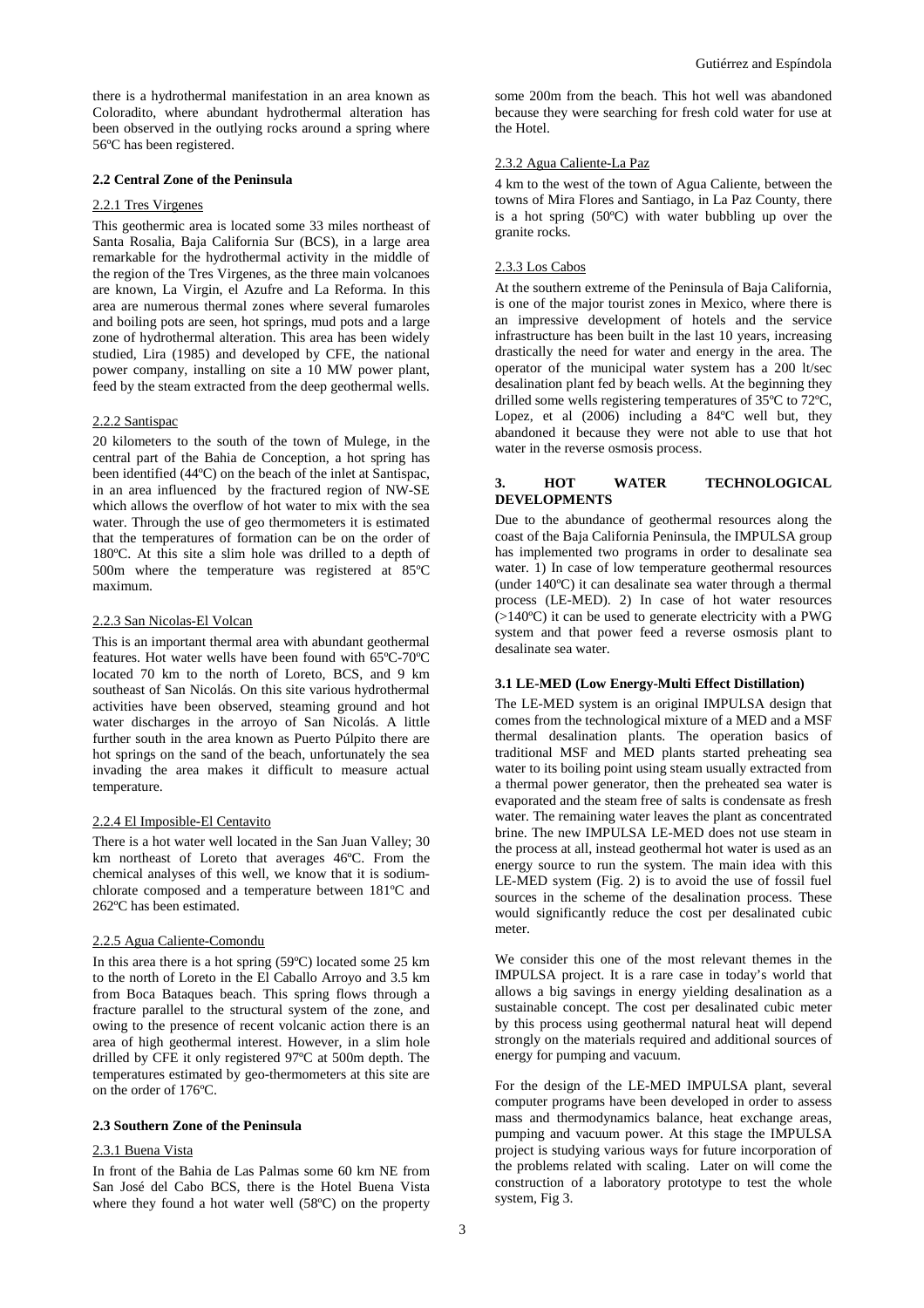





# **Figure 2: Basic IMPULSA MED-LE Design**

The main benefit of this proposal is to avoid the use of steam in the thermal desalination process and in its place, use renewable resources (hot geothermal water) abundant in the Baja California Peninsula, not using the fuel necessary to generate steam for desalination. Saving up to 30 to 40% of the desalinated cubic meter cost has been estimated, corresponding to the cost of the fuel to produce steam by traditional desalination methods (Figure 4).

The continuous economic results of the project estimate that it can lower the cost up to 30% of  $m<sup>3</sup>$  desalted with thermal technologies through the use of hot seawater as a source of energy for desalination.

# **3.2 Geothermal electricity generation, PWG. (Pressurized Water Generation).**

The following project proposes the use of the hot geothermal water located in abundance in the Baja California Peninsula, as part of distribution generation for small plants that in many cases won't be connected to the grid. Under this plan the IMPULSA project of UNAM has developed exploratory surveys to locate, characterize and estimate the potential of hot sources in the Peninsula. The main idea of this project is to generate electricity with the PWG plant, the proposal is the generation of electrical energy by heat transference from a geothermal source into a working compressed liquid (water).



### **Figure 3: Integrated cost of a thermal desalination project. Semiat (2000)**

The binary geothermal generation technology that is installed in many parts of the world with organic fluids which are basically preheated and evaporated through heat exchangers (shell and tube system) is already well known. The main difference of the proposal with respect to a traditional binary cycle is the elimination of the heat exchange evaporator, proposing a flash system so that the fluid vaporization is done by the pressure lowering, thereby in order to pre heat the working fluid its is possible to use a heat plate exchanger that is easier to maintain and operate. Also the turbine proposed for the PWG is a high speed turbine with a reduced diameter but higher revolutions. This proposal meets these objectives, having the main goal of generating electricity in a more efficient, sustainable and economically competitive way.

The IMPULSA group has developed a new thermodynamic cycle for the efficient use of geothermal low enthalpy resources. In this design the secondary fluid is water at high pressure and temperature. First the working pressurized fluid is pre heated in the heat plate exchanger, then it is flashed into a separation tank, the steam runs the high speed turbine. Finally the exhausted steam from the turbine is condensate and mixed with the hot water that did not flash in the tank, the mixture is pressurized and the cycle starts again (Fig. 5).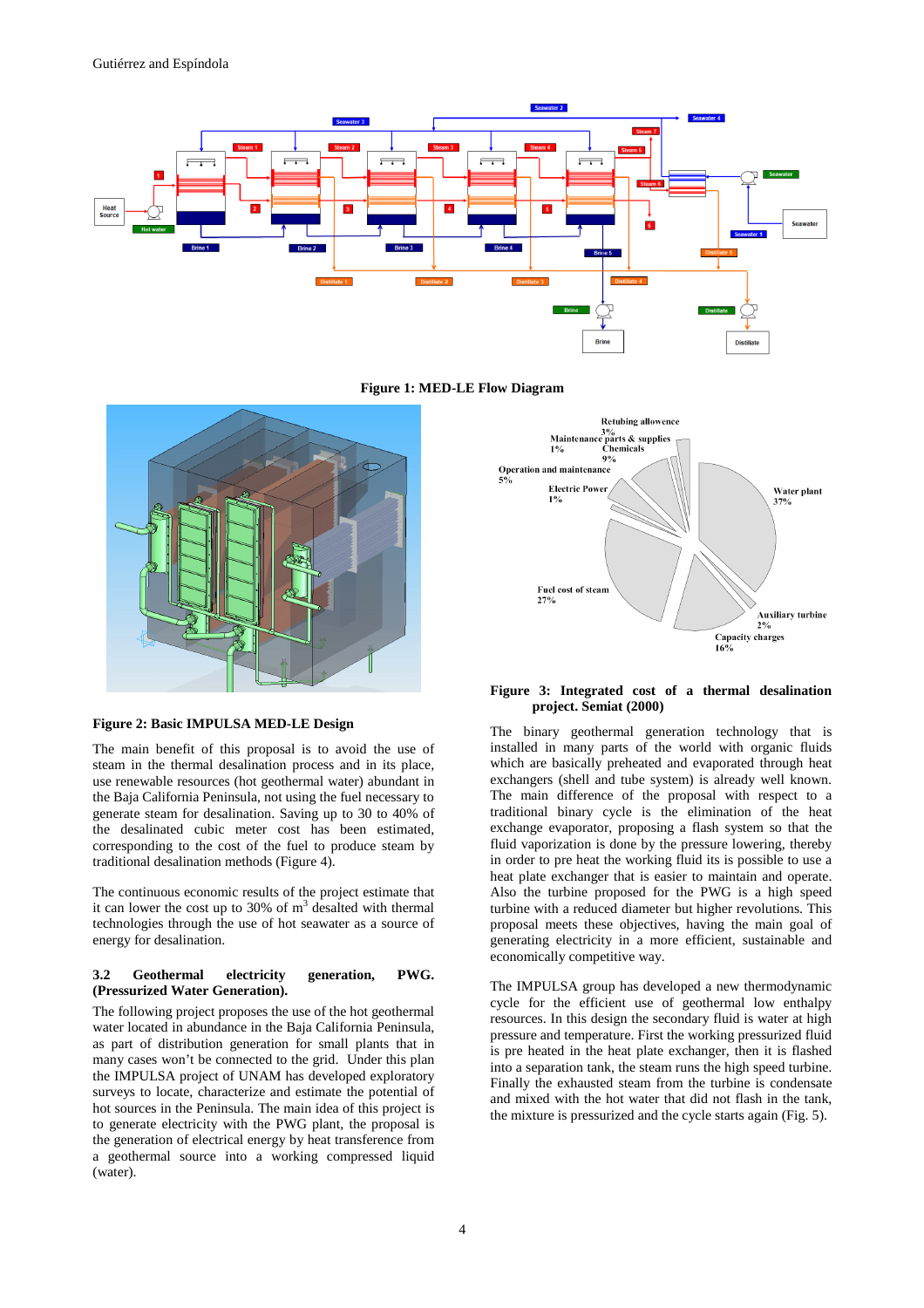

**Figure 4: PWG Flow Diagram** 

The conventional systems of binary generation use great chambers for heat exchange to preheat the working liquids, which are generally organic fluids such as isopentane and isobutane and other heat exchangers to vaporize the fluid and activate the turbine, constant stops, are required for service and maintenance of the shell and tube heat exchangers.

The proposal consists of the installation of plate type heat exchangers that will improve the heat transfer, take less space and are easy maintenance. The proposed cycle will be water-to-water (pressurized) generating steam by a pressure decrease. The IMPULSA turbine design will be small diameter (10 to 20 cm diameter), high velocity (30,000 rpm) integrating the most advanced turbine design.

PWG system could generate energy at costs of 4 to 6 USc/kWh, strongly depending on the installation equipment's cost, well drilling, operation, and maintenance costs.

# **4. LA JOYA, CASE STUDY**

The IMPULSA geothermal project "La Joya" is located in northeastern Baja California in Ensenada County, (Fig 1) where exploratory studies have been developed by Mexico's National University (mapping superficial manifestations, geochemistry, geology, geophysics, satellite thermal images) Arango, et al. (2007) as a result of this work, in order to exploit the research site in "La Joya" a hot water beach well site has been selected and programmed to be drilled, the preliminary studies shows that temperatures up to 180°C are feasible in the test site, so we decided to test the two systems described (MED-LE desalination plant and the PWG generator). Also the potential of the zone is described for each system, as follow:

1. For the MED-LE project IMPULSA has just finished the thermodynamic analysis and the basic constructive design (Fig. 3), laboratory design will be prepared for testing in La Joya site. The basic info of the prototype is shown in the next table,

We estimate that the desalination potential of the La Joya zone is up to **1 m3/s** possible to be generated from a renewable source of energy, the preliminary estimated cost per cubic meter is **0.8 US\$/m3** and the cost break down is as folow:

| Laboratory                        | <b>Flow</b><br>rate | <b>Inlet</b><br>temp. | <b>Outlet</b><br>temp. | Concentration |  |
|-----------------------------------|---------------------|-----------------------|------------------------|---------------|--|
| model data                        | [Kg/s]              | [°C]                  | [°C]                   | [ppm]         |  |
| <b>Hot Water</b>                  | 1.4                 | 85                    | 46                     | 4,000         |  |
| Sea<br>water(Condenser)           | 3.6                 | 25                    | 36                     | 35,000        |  |
| Sea water inlet to<br>chambers    | 0.6                 | 36                    |                        | 35,000        |  |
| <b>Brine</b>                      | 0.38                |                       | 41                     | 56,000        |  |
| Product                           | 0.23                |                       | 41                     | 10            |  |
| Recovery rate                     | 37%                 |                       |                        |               |  |
| Performance ratio                 | 1.4 [kg/MJ]         |                       |                        |               |  |
| Maximum<br>Vacuum<br>Pressure     | $0.78$ [bar]        |                       |                        |               |  |
| Auxiliary<br>power<br>consumption | $2$ [kW]            |                       |                        |               |  |

## **COST BREAKDOWN**



### **Figure 5: Cost break down**

2. The estimated electrical generation potential based on the preliminary exploration data analysis shows that it is up to 30 MW distributed in the zone, including La Joya site (1 MW). The PWG laboratory prototype is under construction, and its power capacity will be 14 electrical kW generated by